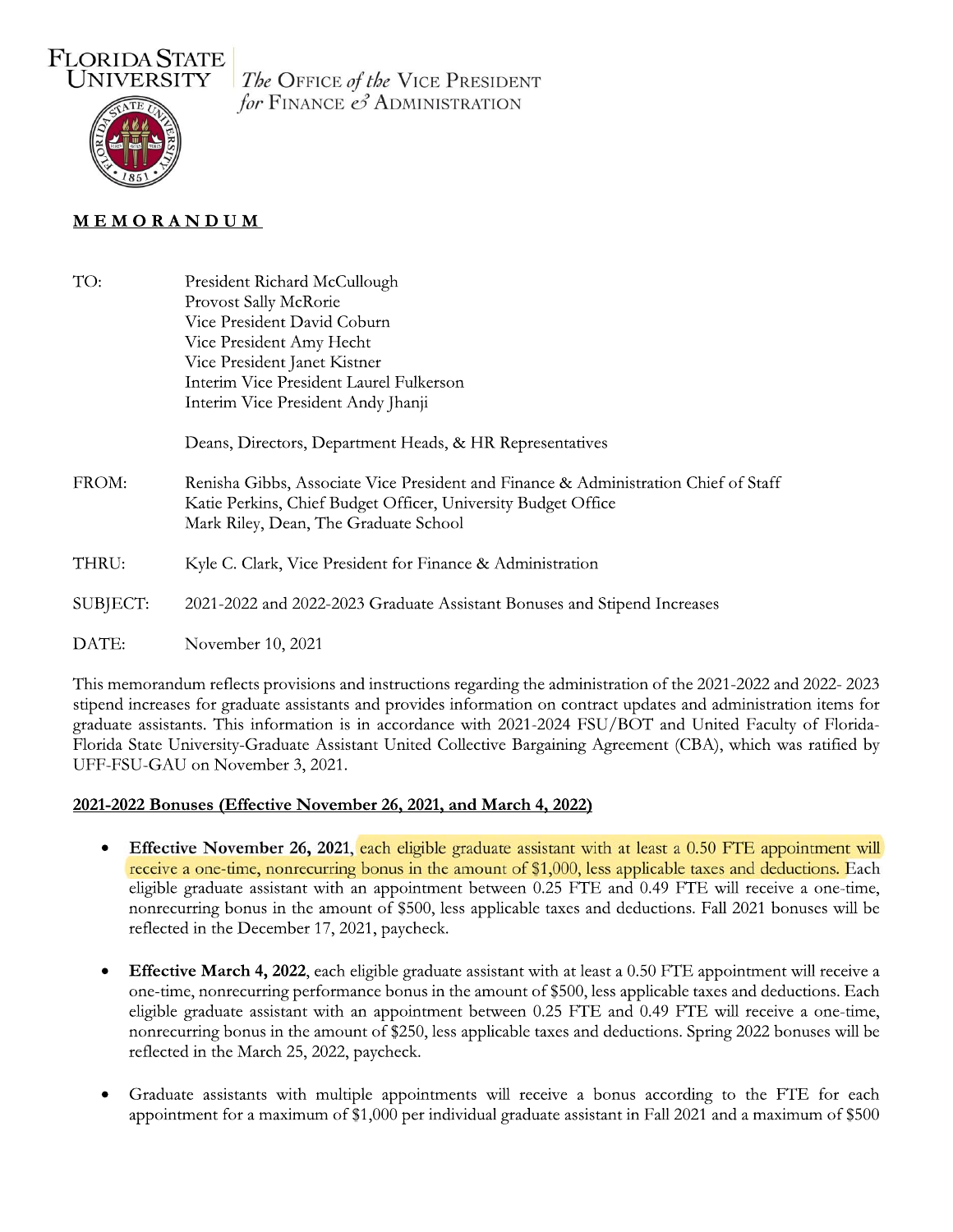per individual graduate assistant in Spring 2022. Graduate assistants must be employed by FSU and be in active payroll status on the effective dates of the bonuses to be eligible.

No action is needed by the department/program to implement the bonus. Departments who have questions or concerns regarding the Fall 2021 bonus related to funding source should contact Rebecca Peterson  $(r_{\text{peterson}}(a_{\text{fsu.edu}}))$  in the Office of Human Resources, in writing, by November 22, 2021. For questions on the Spring 2022 bonus, departments should contact Rebecca Peterson by February 15, 2022.

## 2021-2022 Minimum Stipend Increase (Effective January 21, 2022)

- $\bullet$ **Effective January 21, 2022,** each graduate assistant on a 0.50 FTE academic year appointment (19.5 pay periods) is guaranteed a minimum stipend of \$16,000 or prorated to that value in accordance with Article 23.1 (B) with a minimum of \$20.51 per hour. Each graduate assistant on a 0.25 FTE academic year appointment is guaranteed the listed minimum stipend of \$8,000 or prorated to that value in accordance with Article 23.1 (B) with a minimum of \$20.51 per hour. Any graduate assistant who is below the new minimum stipend as of January 21, 2021, will receive an increase to their stipend bringing them up to the new minimum.
- Graduate assistants must be employed by FSU and be in active payroll status on the effective date of the stipend increase to be eligible. Graduate assistants hired after the minimum stipend effective date must meet the minimum stipend rate. Additionally, the minimum stipend increase will not apply to any graduate assistant whose stipend is at or above the minimum as of the effective date of the increase.
- No action is needed by the department/program to implement the stipend increase. Departments who have  $\bullet$ questions or concerns regarding the new stipend rate related to funding source should contact Rebecca Peterson (rpeterson (a) fsu.edu) in the Office of Human Resources, in writing, by December 15, 2021.

## 2022-2023 Minimum Stipend Increase (Effective August 8, 2022)

Effective August 8, 2022, each graduate assistant on a 0.50 FTE academic year appointment (19.5 pay periods) will be guaranteed a minimum stipend of \$16,250 or prorated to that value in accordance with Article 23.1 (B) with a minimum of \$20.83 per hour. Each graduate assistant on a 0.25 FTE academic year appointment will be guaranteed the listed minimum stipend of \$8,125 or prorated to that value in accordance with Article 23.1 (B) with a minimum of \$20.83 per hour. Fall 2022 appointments will be required to meet the new minimum stipend.

#### 2022-2023 Competitive Pay Adjustment (Effective September 16, 2022)

- **Effective September 16, 2022**, each eligible graduate assistant will receive a 1.0% increase in pay.
- Graduate assistants must be employed by FSU and be in active payroll status on the effective date of the increase in order to be eligible.
- No action is needed by the department/program to implement the stipend increases. Departments who have  $\bullet$ questions or concerns regarding the increase due to lack of funding should contact Rebecca Peterson  $(rpeterson@fsu.edu)$  in the Office of Human Resources, in writing, by September 1, 2022.

## 2022-2023 Bonus (Effective September 30, 2022)

- Effective September 30, 2022, each eligible graduate assistant will receive a one-time, nonrecurring 1%  $\bullet$ bonus. Fall 2022 bonuses will be reflected in the October 21, 2022, paycheck.
- Graduate assistants must be employed by FSU and be in active payroll status on the effective date of the bonus to be eligible.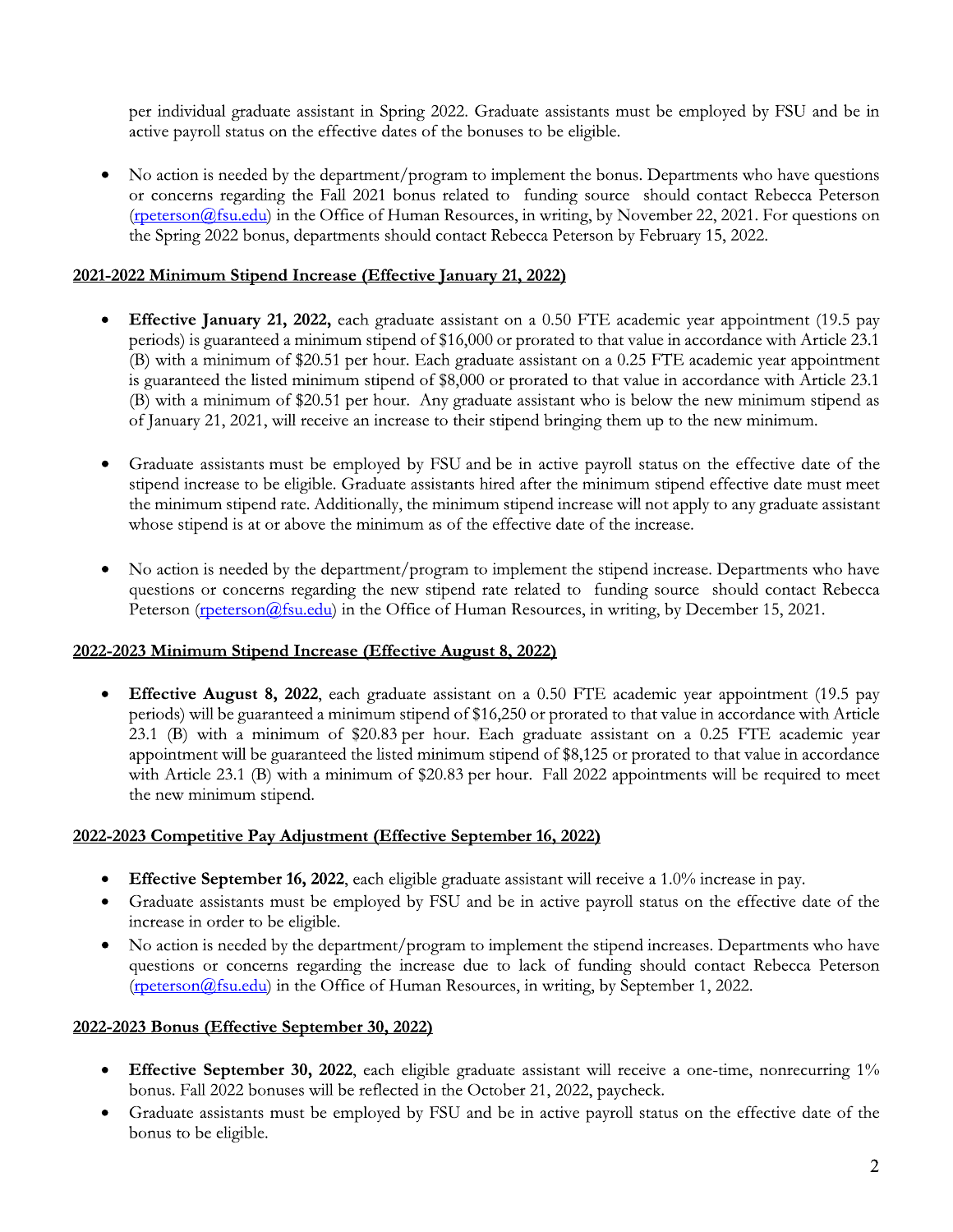No action is needed by the department/program to implement the bonus. Departments who have questions or concerns regarding the Fall 2022 bonus related to funding source should contact Rebecca Peterson (rpeterson@fsu.edu) in the Office of Human Resources, in writing, by September 1, 2022.

### 2021-2022 and 2022-2023 Health Insurance Subsidies

- The University has increased the total amount provided to graduate assistants for health insurance subsidies  $\bullet$ for the 2021-2022 academic year. Graduate assistants are eligible to receive health insurance subsidies if they have first enrolled in the qualifying insurance policy offered by the Health and Wellness Center and have a qualifying appointment.
- To qualify, graduate assistants must be employed from at least the first day of classes through the last day of final exams in a given semester on at least a 0.25 FTE appointment. Additionally, the graduate assistant must be enrolled in at least 9 credit hours during academic year for both the Fall and Spring semesters.
- Domestic student health insurance subsidy amounts:
	- \$2,359/year for graduate assistants on at least a 0.50 FTE appointment for fall and spring  $\circ$
	- \$1,709/year for graduate assistants on at least a 0.25 FTE appointment for fall and spring  $\circ$
	- \$1,909/year for graduate assistants on at least a 0.25 FTE appointment for either the fall or spring and on a 0.50 FTE appointment for the other semester
- International student health insurance subsidy amounts:
	- \$2,396/year for graduate assistants on at least a 0.50 FTE appointment for fall and spring  $\circ$
	- \$1,746/year for graduate assistants on at least a 0.25 FTE appointment for fall and spring
	- \$1,946/year for graduate assistants on a least a 0.25 FTE appointment for either the fall or spring  $\circ$ and on a 0.50 FTE appointment for the other semester
- For the 2022-2023 academic year, the University agrees to pay a portion of the student health insurance premium for individual coverage at the same proportional percentage for the 2021-2022 academic year.

## Funding for the Bonus, Stipend Increase, and Health Insurance Subsidy Increases

**E&G Funded Employees.** The bonus and subsidy increase for these employees (OMNI fund codes 110, 121, 210) and 211) will be funded by the University.

**E&G Carryforward Funded Employees.** The bonus and subsidy increase for these employees (OMNI fund code 126, 140, 240 and 241) will be funded from the department's Carryforward resources.

Non-E&G Funded Employees. Eligible graduate assistants whose stipends/subsidies are funded from auxiliary, student activities, technology fee, and other non-E&G funds should receive the bonus and subsidy increase, provided resources are available within said funds. Departments should work with their colleges to identify resources on any non-E&G budgets that will not have said monies to fund the bonus/subsidy increase.

Contract and grant funded graduate assistants should receive the bonus, new minimum stipend, and subsidy increase. However, if the PI of the grant does not have adequate funds or if the bonus, stipend and subsidy increase is not permitted by the terms of the contract/grant, they should work with the department/colleges to identify alternate funding sources. Colleges should contact Jenn Garye (jearye@fsu.edu) in the Office of Research if alternate funding is not identified for C&G funded graduate assistants.

# **Other Contract Updates and Requirements**